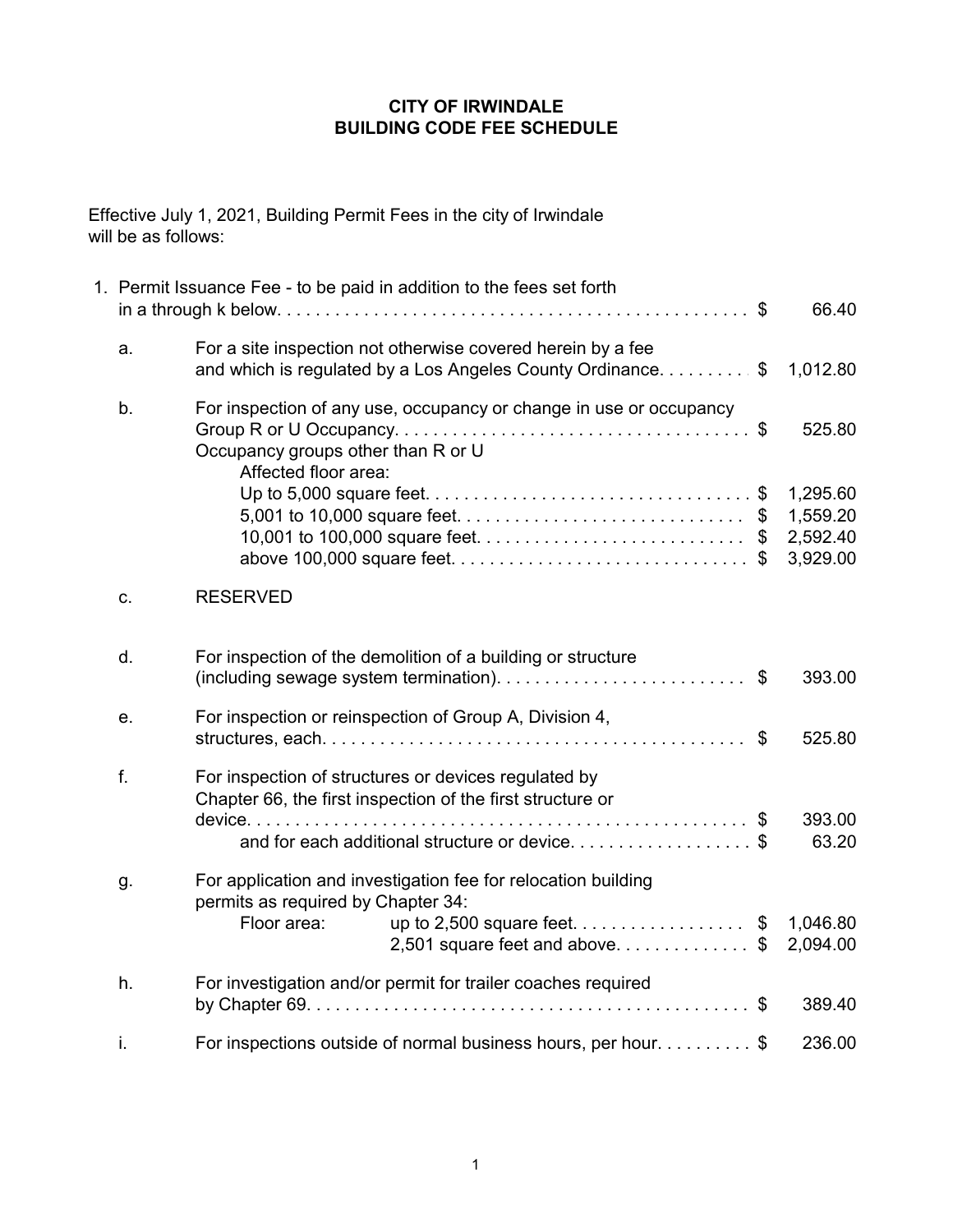|                                                                                  | j. | For inspections for which no fee is specifically indicated,                                                                                                                                                                                                              | 235.80                                       |
|----------------------------------------------------------------------------------|----|--------------------------------------------------------------------------------------------------------------------------------------------------------------------------------------------------------------------------------------------------------------------------|----------------------------------------------|
|                                                                                  | k. | For inspection of barriers for swimming pools, spas and hot                                                                                                                                                                                                              | 221.40                                       |
|                                                                                  |    | 2. For search of office records and a single copy of microfilmed permit. $\dots \dots$                                                                                                                                                                                   | 7.20                                         |
|                                                                                  |    | For each hour expended responding to public records requests which                                                                                                                                                                                                       | 82.60                                        |
|                                                                                  |    | 3. For Approval in Concept review pursuant to the 1976 Coastal Act<br>(Section 30,000 et seq. Public Resources Code)\$                                                                                                                                                   | 313.20                                       |
| 4. For Geotechnical site review and processing geological or engineering reports |    | submitted pursuant to Sections 110, 111, 113, 1804 and Appendix Section 3309:                                                                                                                                                                                            |                                              |
|                                                                                  |    | A. Geotechnical review of building plans and geotechnical reports                                                                                                                                                                                                        |                                              |
|                                                                                  |    | i. Geotechnical site review (to determine if geotechnical reports                                                                                                                                                                                                        | 991.60                                       |
|                                                                                  |    | ii. Geotechnical report, site, and plan review (review of initial<br>and two addenda reports)<br>The fee shall be 0.50% of the valuation of the proposed structure                                                                                                       |                                              |
|                                                                                  |    | However, the minimum fee shall be\$ 2,446.80<br>and the maximum fee shall be\$ 15,774.80                                                                                                                                                                                 |                                              |
|                                                                                  |    | iii. Review of Geotechnical addenda beyond third review                                                                                                                                                                                                                  | 406.20                                       |
|                                                                                  |    | B. Geotechnical site inspections and geotechnical report review PRIOR<br>to building permit application                                                                                                                                                                  |                                              |
|                                                                                  |    | i. Geotechnical site review (to determine if geotechnical reports                                                                                                                                                                                                        | 991.60                                       |
|                                                                                  |    | ii. Geotechnical report and plan review prior to building permit                                                                                                                                                                                                         | \$<br>1,964.40                               |
|                                                                                  |    | C. Geotechnical review of grading plans:<br>1,001 - 10,000 cubic yards\$<br>10,001 - 100,000 cubic yards\$<br>100,001 - 500,000 cubic yards\$<br>500,001 cubic yards and above, the fee shall be \$3,879.20<br>plus \$242.40 / 100,000 cubic yards of additional grading | 1,619.40<br>2,164.80<br>2,950.60<br>3,879.20 |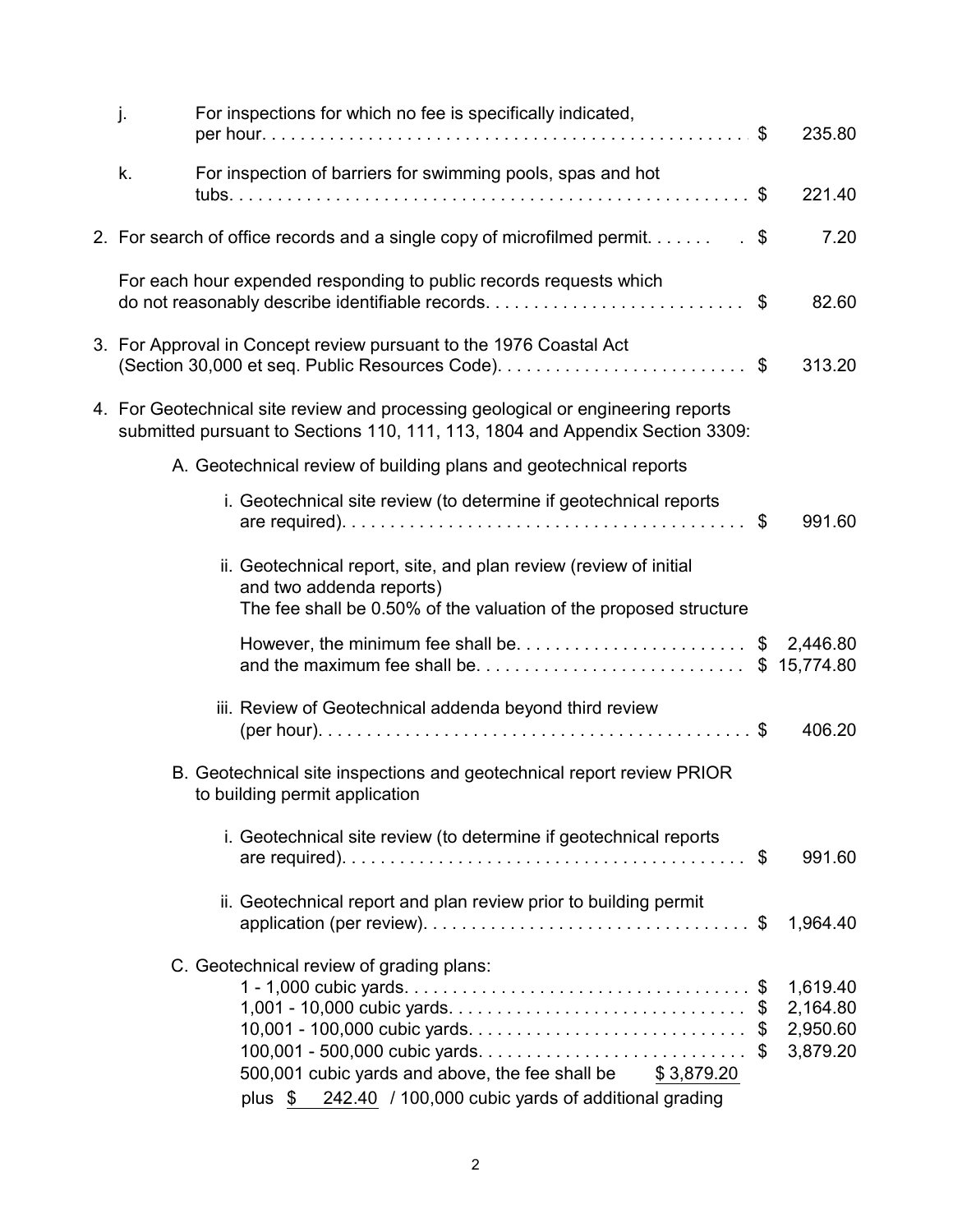| D. Geotechnical report and grading plan review (review of initial and two<br>addenda reports): |          |  |
|------------------------------------------------------------------------------------------------|----------|--|
|                                                                                                | 3,394.00 |  |
|                                                                                                | 5,089.60 |  |
| 10,001 - 100,000 cubic yards\$                                                                 | 6,178.80 |  |
| 100,001 - 500,000 cubic yards\$                                                                | 8,480.60 |  |
| 500,001 cubic yards and above, the fee shall be \$8,480.60                                     |          |  |
| plus \$ 364.00 / 100,000 cubic yards of additional grading                                     |          |  |
| i. Review of Geotechnical addenda beyond third review                                          |          |  |
|                                                                                                | 406.20   |  |
| 5. For processing Coastal Engineering Reports\$                                                | 931.80   |  |
| 6. For determining occupant load for purposes of parking requirements                          |          |  |
|                                                                                                | 263.20   |  |
|                                                                                                | 74.60    |  |
| plus \$7.20 for each sheet to be reproduced                                                    |          |  |
|                                                                                                | 129.80   |  |
| 9. For additional review required by complexity of plans or changes, additions                 |          |  |
| or revisions of approved or resubmitted plans or reports, per hour\$                           | 263.20   |  |
| 10. For services required beyond the first and second check of plans or                        |          |  |
|                                                                                                | 263.20   |  |
| 11. For the issuance of a Certificate of Occupancy\$                                           | 243.20   |  |
| 12. For the issuance of a Temporary Certificate of Occupancy\$                                 | 365.20   |  |
| 13. For each extension of a Temporary Certificate of Occupancy. \$                             | 243.20   |  |
| 14. For processing of 45-day notice pursuant to Section 103.4. \$                              | 1,062.00 |  |
| 15. For processing and recording a Notice of Violation pursuant to                             |          |  |
|                                                                                                | 844.00   |  |
| 16. For processing and recording a Rescission of Notice of Violation                           |          |  |
|                                                                                                | 726.00   |  |
| 17. For investigation of alternate materials and methods of construction                       |          |  |
|                                                                                                | 526.40   |  |
| For each hour or fraction thereof, in excess of two\$                                          | 263.20   |  |